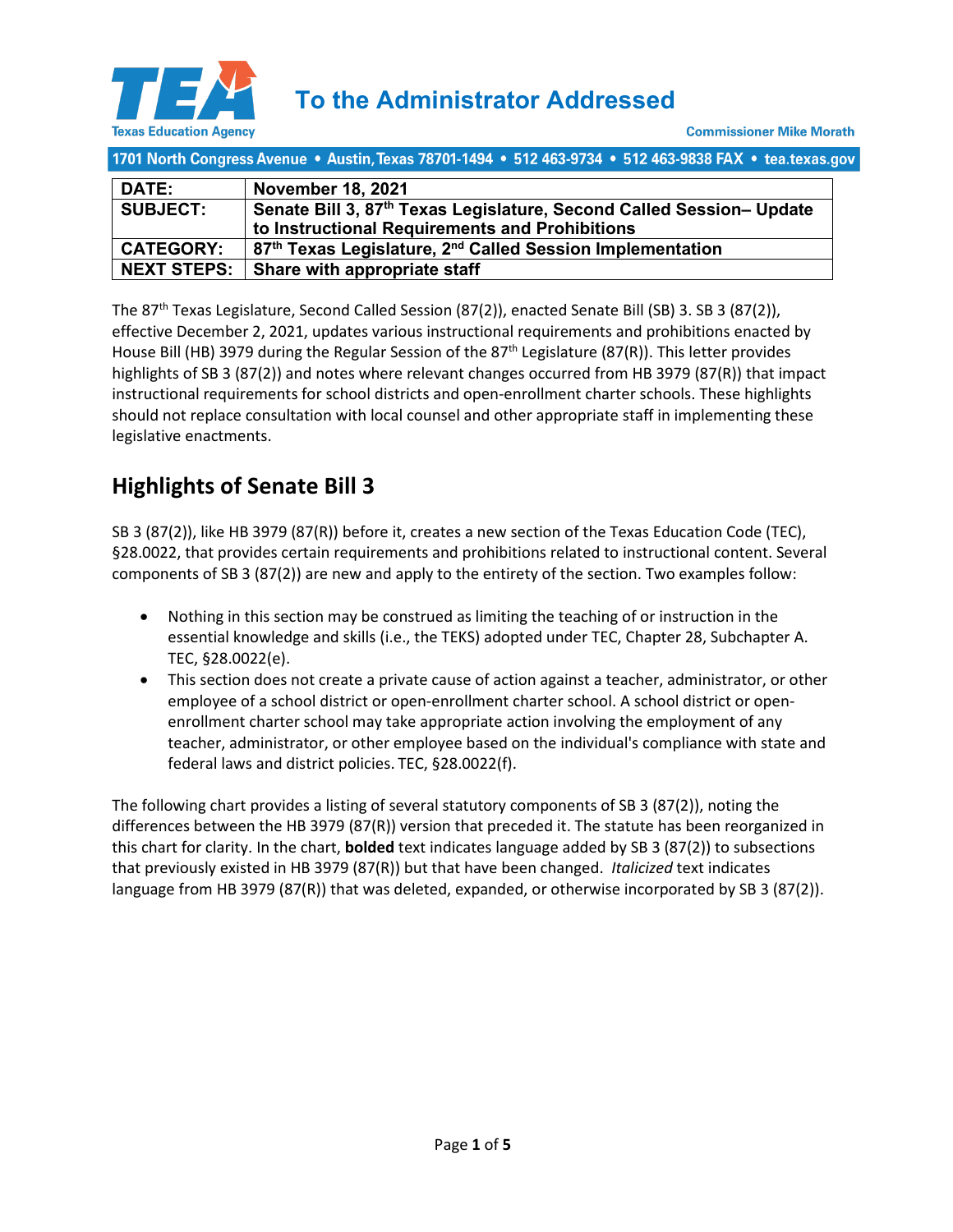|               | Senate Bill 3 (TEC, §28.0022)                                                                                                                                                                                                  | House Bill 3979                                                                                                                                                                                                                                                                          |
|---------------|--------------------------------------------------------------------------------------------------------------------------------------------------------------------------------------------------------------------------------|------------------------------------------------------------------------------------------------------------------------------------------------------------------------------------------------------------------------------------------------------------------------------------------|
| (a)           | For any course or subject, including an<br>innovative course, for a grade level from<br>kindergarten through grade 12 [TEC,<br>\$28.0022(a)]                                                                                   | Expands: "For any social studies course<br>in the required curriculum" [TEC,<br>§28.002(h-3)]                                                                                                                                                                                            |
| (a)(1)        | a teacher may not be compelled to<br>discuss a widely debated and currently<br>controversial issue of public policy or social<br>affairs; [§28.0022(a)(1)]                                                                     | Replaces: "a teacher may not be<br>compelled to discuss a particular<br>current event or widely debated and<br>currently controversial issue of public<br>policy or social affairs;" [§28.002(h-3)(1)]                                                                                   |
| (a)(2)        | a teacher who chooses to discuss a topic<br>described by Subdivision (1) shall explore<br>that topic objectively and in a manner<br>free from political bias; [§28.0022(a)(2)]                                                 | Replaces: "a teacher who chooses to<br>discuss a topic described by Subdivision<br>(1) shall, to the best of the teacher's<br>ability, strive to explore the topic from<br>diverse and contending perspectives<br>without giving deference to any one<br>perspective;" [§28.002(h-3)(2)] |
| (a)(3)        | a school district, open-enrollment charter<br>school, or teacher may not require, make<br>part of a course, or award a grade or<br>course credit, including extra credit, for a<br>student's: [§28.0022(a)(3)]                 | Same. [§28.002(h-3)(3)]                                                                                                                                                                                                                                                                  |
| (a)(3)(A)     | work for, affiliation with, or service<br>learning in association with any<br>organization engaged in:                                                                                                                         | No similar provision.                                                                                                                                                                                                                                                                    |
| (a)(3)(A)(i)  | lobbying for legislation at the federal,<br>state, or local level, if the student's duties<br>involve directly or indirectly attempting to<br>influence social or public policy or the<br>outcome of legislation; or           | No similar provision.                                                                                                                                                                                                                                                                    |
| (a)(3)(A)(ii) | social policy advocacy or public policy<br>advocacy; [§28.0022(a)(3)(A)]                                                                                                                                                       | No similar provision.                                                                                                                                                                                                                                                                    |
| (a)(3)(B)     | political activism, lobbying, or efforts to<br>persuade members of the legislative or<br>executive branch at the federal, state, or<br>local level to take specific actions by direct<br>communication; or [§28.0022(a)(3)(B)] | Same. [§28.002(h-3)(3)(A)]                                                                                                                                                                                                                                                               |
| (a)(3)(C)     | participation in any internship,<br>practicum, or similar activity involving<br>social policy advocacy or public policy<br>advocacy; [§28.0022(a)(3)(C)]                                                                       | Same. [§28.002(h-3)(3)(B)]                                                                                                                                                                                                                                                               |
| (a)(4)        | a teacher, administrator, or other<br>employee of a state agency, school district,<br>or open-enrollment charter school may<br>not: [§28.0022(a)(4)]                                                                           | Same. [28.002(h-3)(4)]                                                                                                                                                                                                                                                                   |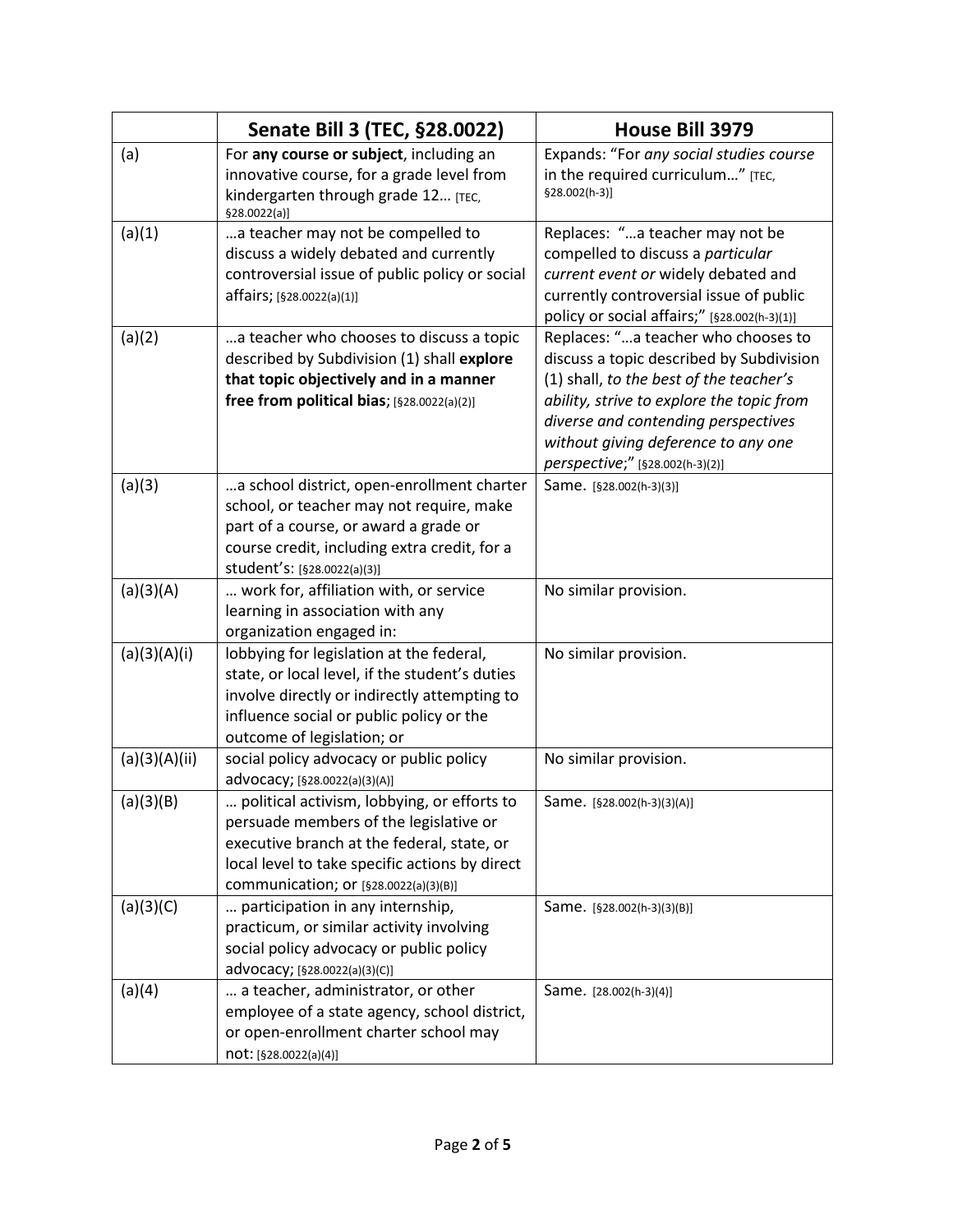|                 | Senate Bill 3 (TEC, §28.0022)                                            | <b>House Bill 3979</b>                                                          |
|-----------------|--------------------------------------------------------------------------|---------------------------------------------------------------------------------|
| (a)(4)(A)       | require or make part of a course                                         | Replaces: " require or make part of a                                           |
|                 | inculcation in the concept that:<br>[§28.0022(a)(4)(A)]                  | course the concept that:" [§28.002(h-<br>3)(4)(B)                               |
| (a)(4)(A)(i)    | one race or sex is inherently superior to                                | Same. [§28.002(h-3)(4)(B)(i)]                                                   |
|                 | another race or sex; [§28.0022(a)(4)(A)(i)]                              |                                                                                 |
| (a)(4)(A)(ii)   | an individual, by virtue of the individual's                             | Same. [§28.002(h-3)(4)(B)(ii)]                                                  |
|                 | race or sex, is inherently racist, sexist, or                            |                                                                                 |
|                 | oppressive, whether consciously or                                       |                                                                                 |
|                 | unconsciously; [§28.0022(a)(4)(A)(ii)]                                   |                                                                                 |
| (a)(4)(A)(iii)  | an individual should be discriminated                                    | Expands: " an individual should be                                              |
|                 | against or receive adverse treatment solely                              | discriminated against or receive adverse                                        |
|                 | or partly because of the individual's race or                            | treatment solely or partly because of                                           |
|                 | Sex; [§28.0022(a)(4)(A)(iii)]                                            | the individual's race;" [§28.002(h-3)(4)(B)(iii)]                               |
|                 |                                                                          | Replaces: " members of one race or                                              |
|                 |                                                                          | sex cannot and should not attempt to                                            |
|                 |                                                                          | treat others without respect to race or                                         |
|                 |                                                                          | Sex;" [§28.002(h-3)(4)(B)(iv)]                                                  |
| (a)(4)(A)(iv)   | an individual's moral character, standing,                               | Same. [§28.002(h-3)(4)(B)(v)]                                                   |
|                 | or worth is necessarily determined by the                                |                                                                                 |
|                 | individual's race or sex; [§28.0022(a)(4)(A)(iv)]                        |                                                                                 |
| (a)(4)(A)(v)    | an individual, by virtue of the individual's                             | Replaces: " an individual, by virtue of                                         |
|                 | race or sex, bears responsibility, blame, or                             | the individual's race or sex, bears                                             |
|                 | guilt for actions committed by other<br>members of the same race or sex; | responsibility for actions committed in                                         |
|                 | [§28.0022(a)(4)(A)(v)]                                                   | the past by other members of the same<br>race or sex;" [§28.002(h-3)(4)(B)(vi)] |
|                 |                                                                          | Replaces: " an individual should feel                                           |
|                 |                                                                          | discomfort, guilt, anguish, or any other                                        |
|                 |                                                                          | form of psychological distress on                                               |
|                 |                                                                          | account of the individual's race or sex;"                                       |
|                 |                                                                          | $[§28.002(h-3)(4)(B)(vii)]$                                                     |
| (a)(4)(A)(vi)   | meritocracy or traits such as a hard work                                | Same. [§28.002(h-3)(4)(B)(viii)]                                                |
|                 | ethic are racist or sexist or were created by                            |                                                                                 |
|                 | members of a particular race to oppress                                  |                                                                                 |
|                 | members of another race; [§28.0022(a)(4)(A)(vi)]                         |                                                                                 |
| (a)(4)(A)(vii)  | the advent of slavery in the territory that                              | Same. [§28.002(h-3)(4)(B)(ix)]                                                  |
|                 | is now the United States constituted the                                 |                                                                                 |
|                 | true founding of the United States; or<br>[§28.0022(a)(4)(A)(vii)]       |                                                                                 |
| (a)(4)(A)(viii) | with respect to their relationship to                                    | Same. [§28.002(h-3)(4)(B)(x)]                                                   |
|                 | American values, slavery and racism are                                  |                                                                                 |
|                 | anything other than deviations from,                                     |                                                                                 |
|                 | betrayals of, or failures to live up to the                              |                                                                                 |
|                 | authentic founding principles of the United                              |                                                                                 |
|                 | States, which include liberty and equality;<br>[§28.0022(a)(4)(A)(viii)] |                                                                                 |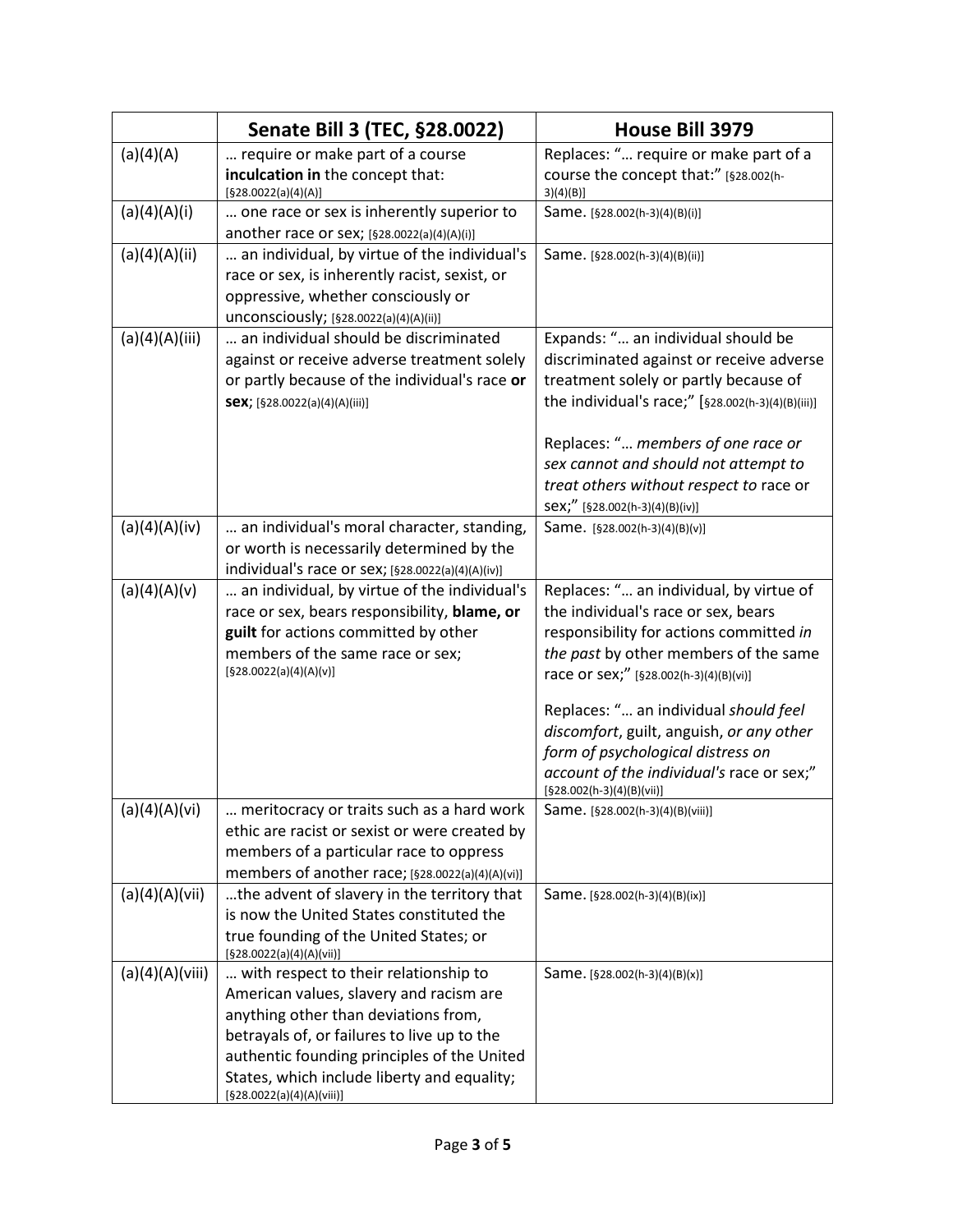| Senate Bill 3 (TEC, §28.0022)<br>House Bill 3979<br>Replaces: " be required to engage in<br>(a)(4)(B)<br>teach, instruct, or train any                          |
|-----------------------------------------------------------------------------------------------------------------------------------------------------------------|
|                                                                                                                                                                 |
|                                                                                                                                                                 |
| administrator, teacher, or staff member of<br>training, orientation, or therapy that                                                                            |
| a state agency, school district, or open-<br>presents any form of race or sex                                                                                   |
| enrollment charter school to adopt a<br>stereotyping or blame on the basis of                                                                                   |
| concept listed under Paragraph (A); or<br>race or sex" [§28.002(h-3)(4)(A)]                                                                                     |
| [§28.0022(a)(4)(B)]<br>(a)(4)(C)<br>require an understanding of the 1619<br>Same. [§28.002(h-3)(4)(C)]                                                          |
| Project. [28.0022(a)(4)(C)]                                                                                                                                     |
| (b)<br>Subsection (a)(3) does not apply to a<br>No similar provision.                                                                                           |
| student's participation in: [§28.0022(b)]                                                                                                                       |
| (b)(1)<br>community charitable projects, such as<br>No similar provision.                                                                                       |
| building community gardens, volunteering                                                                                                                        |
| at local food banks, or other service                                                                                                                           |
| projects; [§28.0022(b)(1)]                                                                                                                                      |
| (b)(2)<br>No similar provision.<br>an internship or practicum: [§28.0022(b)(2)]                                                                                 |
| (b)(2)(A)<br>for which the student receives course<br>No similar provision.                                                                                     |
| credit under a career and technology                                                                                                                            |
| education program or under the P-TECH                                                                                                                           |
| program established under Section                                                                                                                               |
| 29.553; and [§28.0022(b)(2)(A)]                                                                                                                                 |
| (b)(2)(B)<br>that does not involve the student<br>No similar provision.                                                                                         |
| directly engaging in lobbying, social policy                                                                                                                    |
| advocacy, or public policy advocacy; or                                                                                                                         |
| [§28.0022(b)(2)(B)]                                                                                                                                             |
| (b)(3)<br>a program that prepares the student for<br>No similar provision.                                                                                      |
| participation and leadership in this                                                                                                                            |
| country's democratic process at the                                                                                                                             |
| federal, state, or local level through the                                                                                                                      |
| simulation of a governmental process,                                                                                                                           |
| including the development of public                                                                                                                             |
| policy. [§28.0022(b)(3)]                                                                                                                                        |
| Expands: " A state agency, school<br>A state agency, school district, or open-<br>(c)                                                                           |
| enrollment charter school may not accept<br>district, or open-enrollment charter<br>private funding for the purpose of<br>school may not accept private funding |
| developing a curriculum, purchasing or                                                                                                                          |
| for the purpose of developing a<br>selecting curriculum materials, or<br>curriculum, purchasing or selecting                                                    |
| providing teacher training or professional<br>curriculum materials, or providing                                                                                |
| development related to a concept listed<br>teacher training or professional                                                                                     |
| in Subsection (a)(4)(A). [§28.0022(c)]<br>development for a course described by                                                                                 |
| Subsection (h-3)(3)." [§28.002(h-4)]                                                                                                                            |